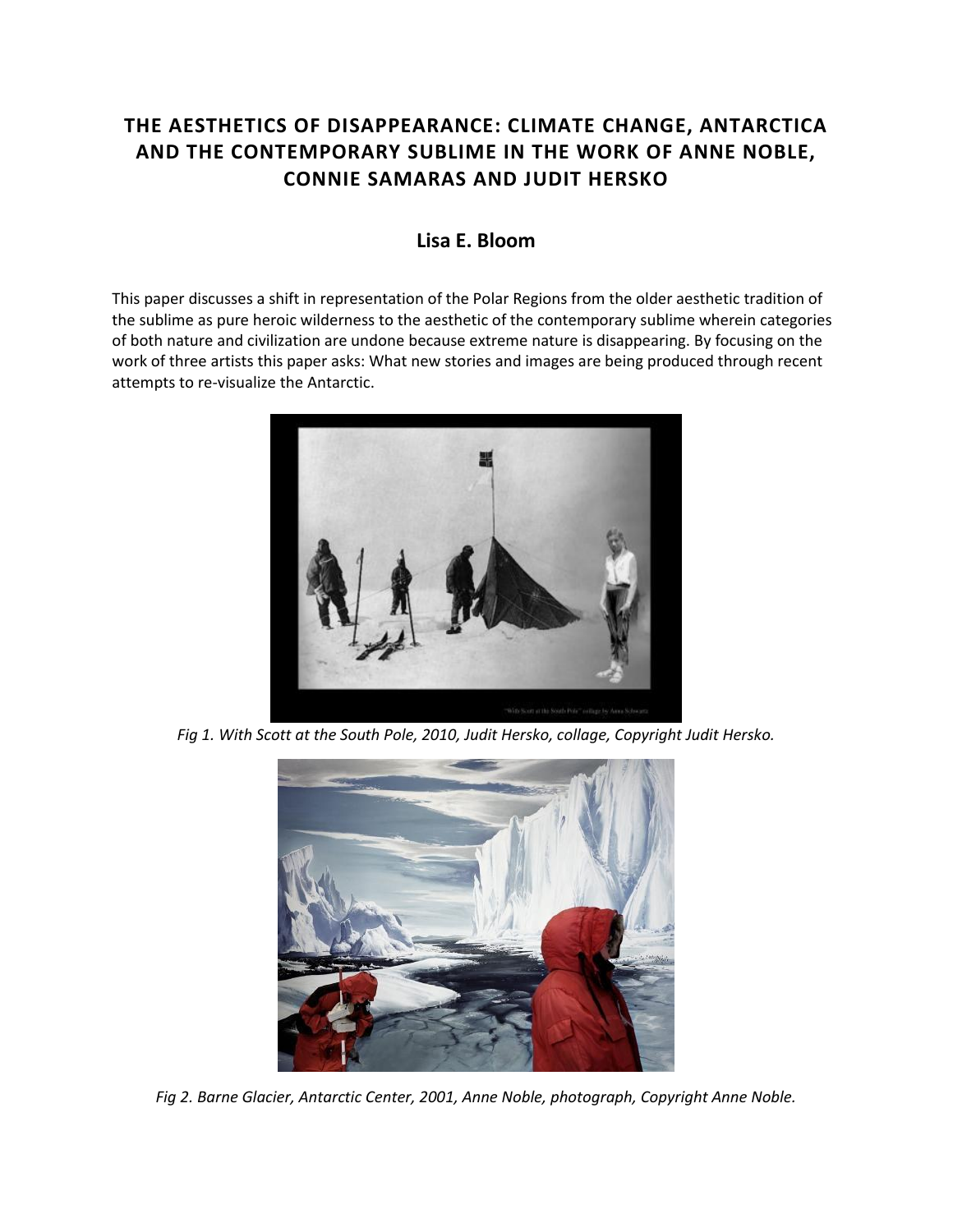In the last ten years, global warming has brought renewed attention to the Antarctic, as scientists and the media report almost daily on shrinking ice masses. Recently, there has been a shift in the representation of the Polar Regions from the older aesthetic tradition of the sublime as pure heroic wilderness to a contemporary sublime that visualizes Antarctica as a place of fascinating terror and beauty not because of its remoteness or severe climate but rather as a result of man-made climate change and neoliberal economics. [1]

If the traditional sublime introduced danger to the act of viewing extreme nature as thought by both Burke and Kant in the 18th century, [2] the contemporary sublime is about the undoing of the categories of both nature and civilization because extreme nature is disappearing. [3] The Polar Regions have shifted from being the last space of heroic exploration to the first place of global decline. As the ground zero of catastrophic climate change, the Antarctic is no longer seen as simply the continent most extreme and inhospitable to humans.

How we see Antarctica now is in marked contrast to most of its short history, a space that was radically uninhabited and afterwards conceived as a place where only the presence of men was deemed appropriate. Just who belongs in Antarctica has now become an especially vexed issue for contemporary women artists because only in the last few decades have women been permitted to work on scientific bases, as researchers and as maintenance workers and more recently as artists and writers. [4] By focusing on the work of three women artists that traveled to Antarctica--Judit Hersko, Anne Noble and Connie Samaras-- I ask, what do these women artists see in a place where their history has been so brief? [Fig.1- 2] This is not to beg the essentialist question but to ask how their work has changed our ways of seeing this region as a primary site of the contemporary experience of the sublime and climate change.

As I wrote in my first book Gender on Ice (1993), polar exploration narratives in the late 19th and early 20th centuries redefined the legacy of the Heroic Age of Arctic and Antarctic exploration (1895-1914) in explicitly gendered terms as spaces of male bonding, conquest and suffering. In the early 20th century both the North and South Poles represented one of the few remaining masculine testing grounds where "adventure and hardship could still be faced." [5]

As climate change melts the ice we are seeing a re-emergence of interest in polar narratives marketing an imperial masculinity that were the subject of this earlier critique. The surge of interest since the late 1990s is exemplified by recent reprintings of original exploration accounts, new biographies of 19th and early 20th century explorers, and even reality TV simulated re-enactments of their journeys.

Almost one hundred years later, the Antarctic is no longer the site of a privileged white masculinity and these regions are no longer understood as just remote or forbidden areas, but rather as spaces closely if complexly connected to globalized and political forces that also impact the rest of the world. In what follows I will examine how artists Judit Hersko, Anne Noble and Connie Samaras are playing off or in dialogue with issues raised in my book about the Heroic Age of exploration, science, and photography and how these discourses are reworked in the context of twenty-first century artistic practices. In what follow I present their work as a dialogic set of texts that move in new artistic directions beyond the bounds of my original inquiry, contemplating new forms of critical awareness about climate change and the paradox of human belonging in Antarctica now. The title, The Aesthetics of Disappearance, is meant to underscore this link between art, aesthetics, new media, science, global warming and culture. It brings back the issue of aesthetics and feminism to discussions within new media, and questions how much older narratives of male heroic exploration and colonialism are still part of the discourse.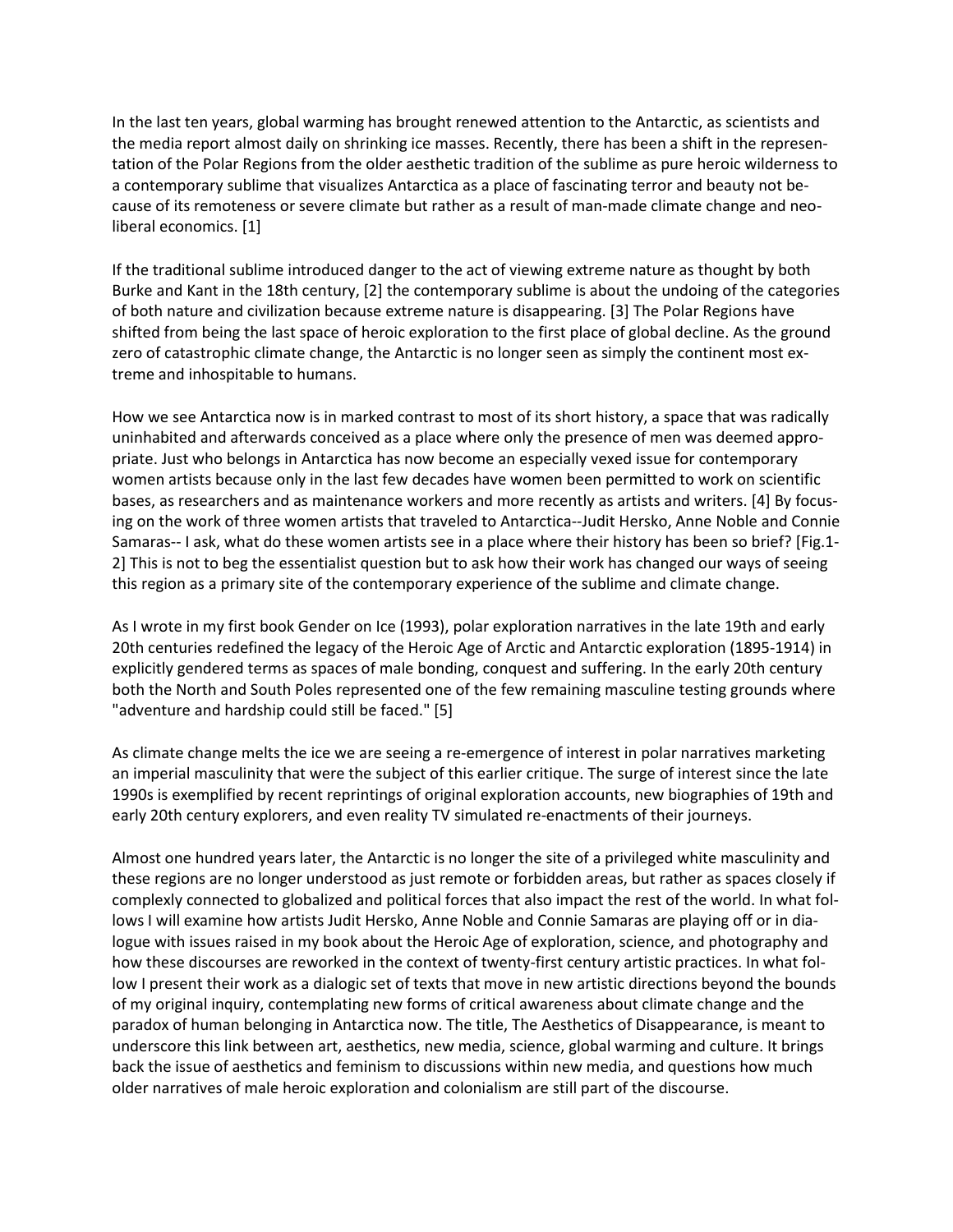Amelia Jones, the contemporary art historian, in her 2006 book Self/Image: Technology, Representation and the Contemporary Subject, argues that the most important legacy of feminism is its politics of positionality across the visual. By that she means the importance of emphasizing the situatedness of positionality, of visuality, and of spectatorship. Noble and Samaras are interested in the social space of taking photographs and their performances behind the camera are committed to recording their embodied relationship to Antarctica. For Samaras and Noble, that means highlighting the sense of dislocation and anxiety involved in living in such an extreme environment. In Gender on Ice, I pointed out how this is negotiated in the British early 20th century Scott narrative in which the gendered, physical body is replaced by moral character, which provided the foundation on which masculinity becomes heroicized and the exterior world loses its concreteness. Samaras' and Noble's work is not about heroic masculinity but something much more displaced, related to both their positionality as well as the placelessness of the site that they both photograph. Their detailed focus on the everyday moves us away from narratives that erase or ignore the real life suffering and counters the romanticism and fantasies of transcendence of the body through moral character that characterizes so much of the British discourse in Antarctica. At the same time, fantasy as evoked by science fiction is key to understanding Samaras' work. Samaras evokes how alien the landscape is in Antarctica, when she, for example, foregrounds how uncontrollable the ice is as it swallows up buildings and signs of life in photographs of the Buckminster Fuller Dome in *Domes and Tunnels*, in *Night Divide and Contrails* and in *Buried Fifties Station.*

If Hersko brings us back to the earlier days of polar explorers and the epic by inserting her unknown Jewish woman explorer in her fantasized re-enactment of the Scott expedition, [Fig.1] Samaras pulls us away, bringing us into another fantasy space where she plays with the abstract even inhuman aspect of Antarctica to make us imagine how climate change and globalization have transformed these spaces in ways we otherwise would not have imagined. By refusing the aesthetics of the sublime from the heroic age, Samaras highlights the unreality, as well as the drab ordinariness of this landscape and built environment. By virtue of her photographs that situate banal architecture in a sublime landscape, she draws our attention to the surreal contrast between the everyday and the heroic.

This is also an important concern for Noble especially in her *Whiteout Series*, but her use of color in the Antarctic displays, the *Piss Poles*, and the *Machine Series* tends to be more visceral than Samaras' to capture the sheer physical attraction and presence of what she photographs. Noble's method is to use beauty in her work in an unexpected and even jarring way to get us to retrieve the Antarctic that implicitly questions the framing of the Antarctic landscape as heroic and sublime. [Fig.2] In her work titled *Aurina* that is comprised of six large photographs of "piss poles" taken at various US research locations. Her documentation of the everyday use of flags as identity markers for peeing outdoors at many remote field camps in Antarctica is a deadpan twist to narratives of early 20th century nationalisms in which flags enjoyed an exalted status in the context of British colonialism. Not only has the heroic national banner been reduced to piss poles in her work, but she further banalizes them by shooting them in such a way to make them resemble golf course flags. To underscore the contrast between the piss poles and the flags of conquest connected with older narratives of colonialism and polar exploration that they inadvertently seem to mimic she refuses certain typical conventions of discovery, the horizon, the high vantage point, the gaze of acquisitional ownership. Instead, some of these images seek flatness by cutting out the landscape altogether or including a small portion not of a pristine landscape but of a more industrial one. The title *Aurina* refers to "aura," "aurinia" and "urine" and her images like her play on words also brings together visually dissimilar things such as the heroic dawn, a purse of gold, and male urine. What stands out is her jarring use of the color of gold that brings all three together, a color she then uses effectively to set the aesthetic quality of the image at odds with the content. Like in the *Barne Glacier* (2001), [Fig.2] she turns the most impossible and mundane evidence of human presence, the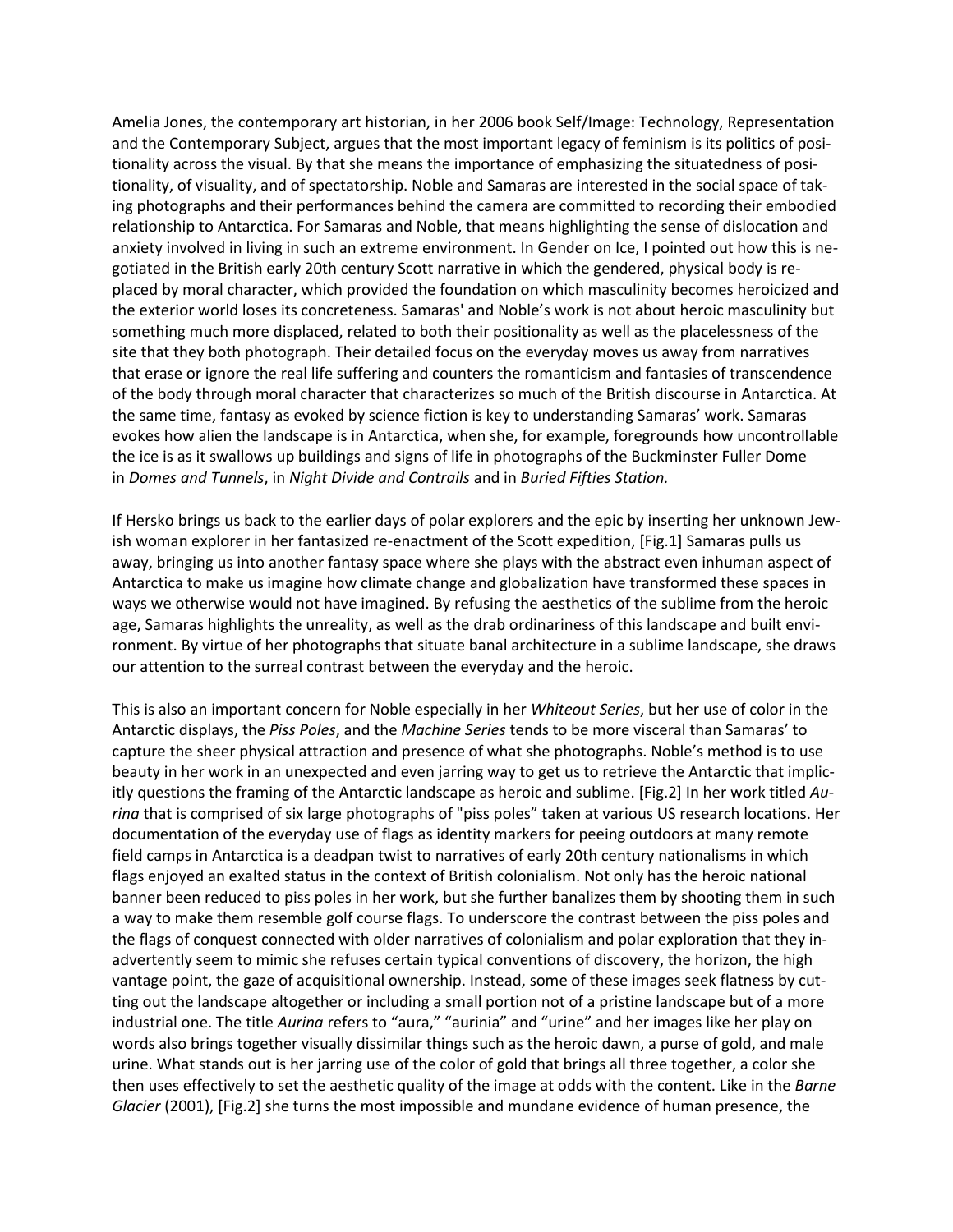stain of urine in a pristine landscape into an object of beauty rather than revulsion to make us aware of how the reverential attitude toward the heroic age can also extend to scientists who often see their pursuit of scientific research in Antarctica as following in the footsteps of the earlier explorers from the Heroic Age.

Noble's use of color is in contrast to Hersko whose aesthetic is drawn from the early history of photography, cinema, and photo-collage. Her photo-collages, transparent sculptures, and cinematic projections work more with shadow, light and transparency rather than color. Hersko downplays the heroic by having most of her images gradually disappear or having her characters fade in or out, whereas Samaras plays with disappearance by representing the older built environment of Antarctica sinking into the permafrost. By challenging documentary conventions in critical ways, such as her unsettling blurring of the boundaries between the artificial and the natural, she draws on the genres of science fiction and horror to give artistic expression to her experience of Antarctica, both in its routine everyday aspects and in its surreal extremes. This aesthetic strategy enables Samaras to visualize a neo-liberal sublime in which Antarctica on one level becomes like the rest of the world in terms of its built environment, but at the same time remains an exception and outside of nature as when she gives us something on a human scale we get either coffins or a ghostly presence of a man fast asleep on a transport plane. [6]

Hersko's use of science fiction, by contrast, is less about the paranormal but of feminist time-travel as evoked by Ursula Le Guin's Sur. She situates us in the past to reimagine the present through the embodied positionality of her female characters and their ability to reinvent themselves or escape themselves through writing, science and photography. Moreover, she critiques the scientific ideal that calls for professional detachment and scientific proofs, and the way scientific authority resides in the effacement of the speaking and experiencing subject. Despite the dreamlike quality of her images and narrative, the viewer or audience is included in the experience of her work as a participant, not a distanced observer. This is done through our fascination with her sensuous images and the compelling narrative point of view she offers in her performance to make us contemplate how this landscape is forever colored by its destruction through catastrophic climate change.

Irony is critical to Samaras' aesthetic as it is to Noble's, though Hersko's use of irony is similar to that of the surrealists. She returns to the heroic registers of the early twentieth century to perversely restage a masculinist imperial past within a neo-liberal present, whereas Noble's use of irony recalls that of the postmodernists that intervene in a discourse that confidently explores, maps and visualizes a space, thus turning it into a place we now claim to consume. Noble reworks contemporary images of Antarctica to examine the visual tropes that contribute to the maintenance of the perception that Antarctica is still an all-male continent or a living memorial to the good old days when only men could populate the continent. The creative challenges of Noble's work is her examination of how gender is implicated in her questioning of how we should see Antarctica in a context in which we can no longer distinguish between its everyday facticity and its cultural representation, as a place that is still very much constituted by male heroic narratives and imagery of the Heroic Age.

Her work explores what the formerly heroic age of exploration means through work such as *The Barne Glacier* (2001) [Fig.2] where Noble presents two tourists in survival coats before a panoramic painting of the Barne Glacier in an Antarctic-themed indoor entertainment center. Critical to the photographic history of Antarctica are the canonical photographic works of Ponting and Hurley that become synonymous with the heroic and sublime visual tropes of stoic heroism in the face of deadly conditions. Her work references Ponting's image of the Barne Glacier that emphasizes the magnitude of this uninhabitable landscape. In Ponting's photograph the epic scale of the glacier dominates the image to such an extent that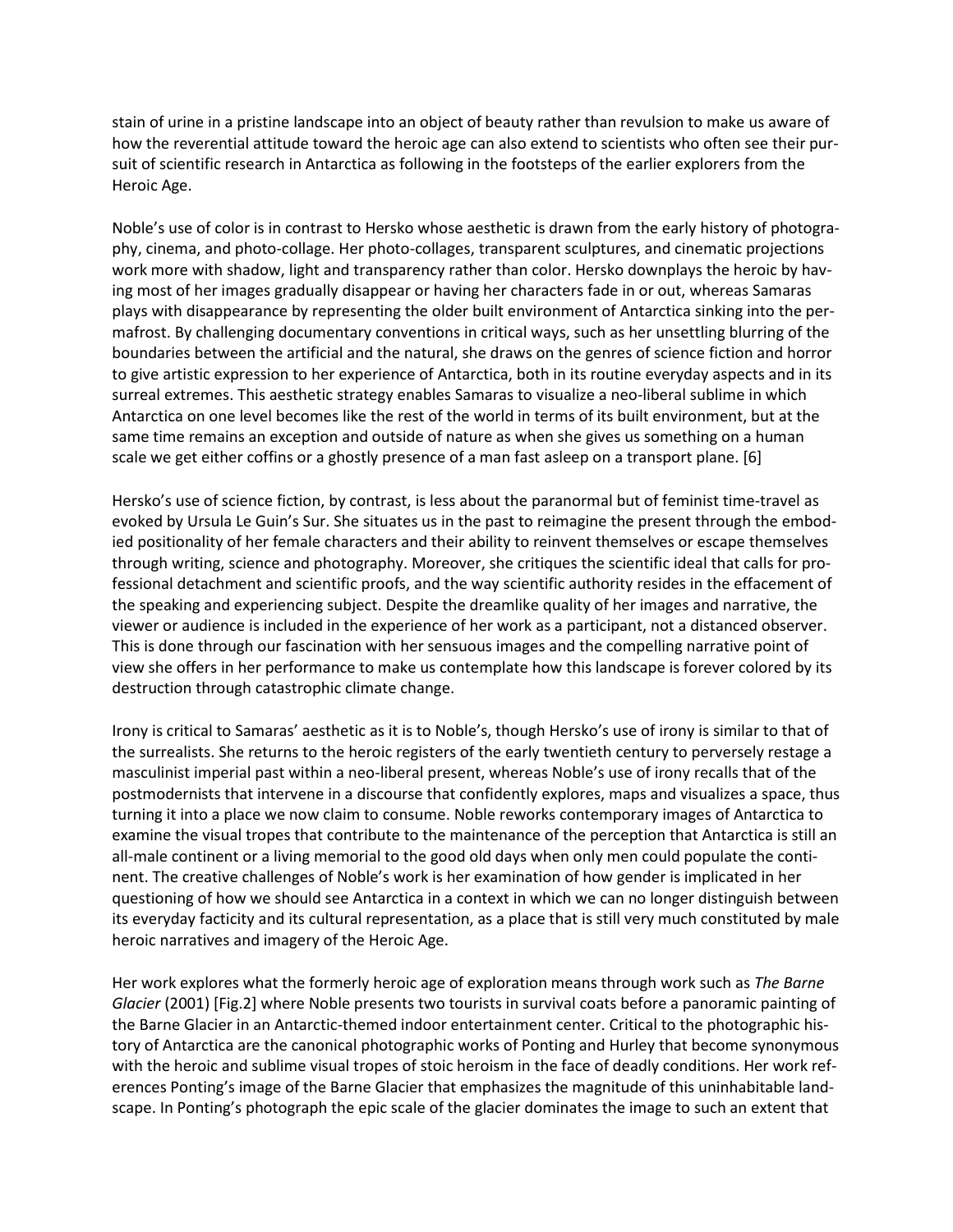the figure in the landscape is dwarfed by comparison. In many ways this image provides an ideal image of sublime wilderness since it shows the inhospitable male space of the Antarctic as a testing ground in which isolation and physical danger combine with overwhelming beauty. Noble's photographs however reverse Ponting's use of beauty and space. Her images are much more tightly framed and almost claustrophobic robbing the setting of its epic character. While the photographic beauty of her images is central to the meaning, she is also asking us to rethink the way we currently understand the sublime in the present.

In her image T*he Barne Glacier* (2001) [Fig.2] she draws out the beauty of the sublime in her use of color and light in an artificial simulated landscape environment to make an uncanny commentary about the continuing cultural investment in Hurley's and Barne's work and the contradictions between the Antarctica visualized in Ponting's and Hurley's photographs and the kitsch aesthetic of sublime wilderness now produced in indoor settings like the Antarctic Center where she took this photograph.

Samaras, Noble and Hersko are also telling stories about an absent subjectivity, but while Hersko uses this as an occasion to make a statement on the belatedness of woman's place in polar narratives and a lost or obscured perception, [Fig.1] Samaras's interest is more in creating a new aesthetics about daily life and survival in these unearthly neo-liberal institutional settings. Thus, her aesthetics, compared to both Noble's exuberant conceptualism and Hersko's sensuousness is extremely spare and pared down, though she does employ an emotionality to convey an informational richness in her work that differentiates it from more reserved dead-pan photographic practices. Neither of the artists' works can be simply folded back into a conventional discussion of the sublime or politics. All three are engaging these regions in new ways by searching for alternative narratives and aesthetics in the very dramatic contemporary situation of climate change without falling into the old heroic/melodramatic tropes of the sublime.

Herkso does this specifically by drawing comparisons between two holocausts to move us away from the purely visualizable as the basis for knowledge. Consequently, none of these artists offer the unimaginable scale that we associate with the sublime, and instead each plays off the epic quality of these male heroic narratives and images. Hersko's, Noble's and Samaras' viewpoints suggest some important new directions in contemporary art, and in the process, their work makes us think about how feminist perspectives have contributed to making us think critically about the conservative apocalyptic versions of the contemporary sublime and a kind of neo-liberal aesthetics that is at the heart of current discussion in climate change, art history as well as Arctic and Antarctic discourses. Viewers' aesthetic experience of their work is not just about landscape, the masculinist heroic subjectivity but also subjectivity itself, be it male or female since their narratives are about rethinking a landscape that is on the verge of disappearance due to anthropogenic pollution. One can only imagine what could happen if they, or other artists in their wake, bring this transformed aesthetic sensibility to other contemporary sites undergoing environmental degradation to examine how it is often in the spaces that we cannot see or know where history, aesthetics and climate politics intersect and collide in the most compelling of ways.